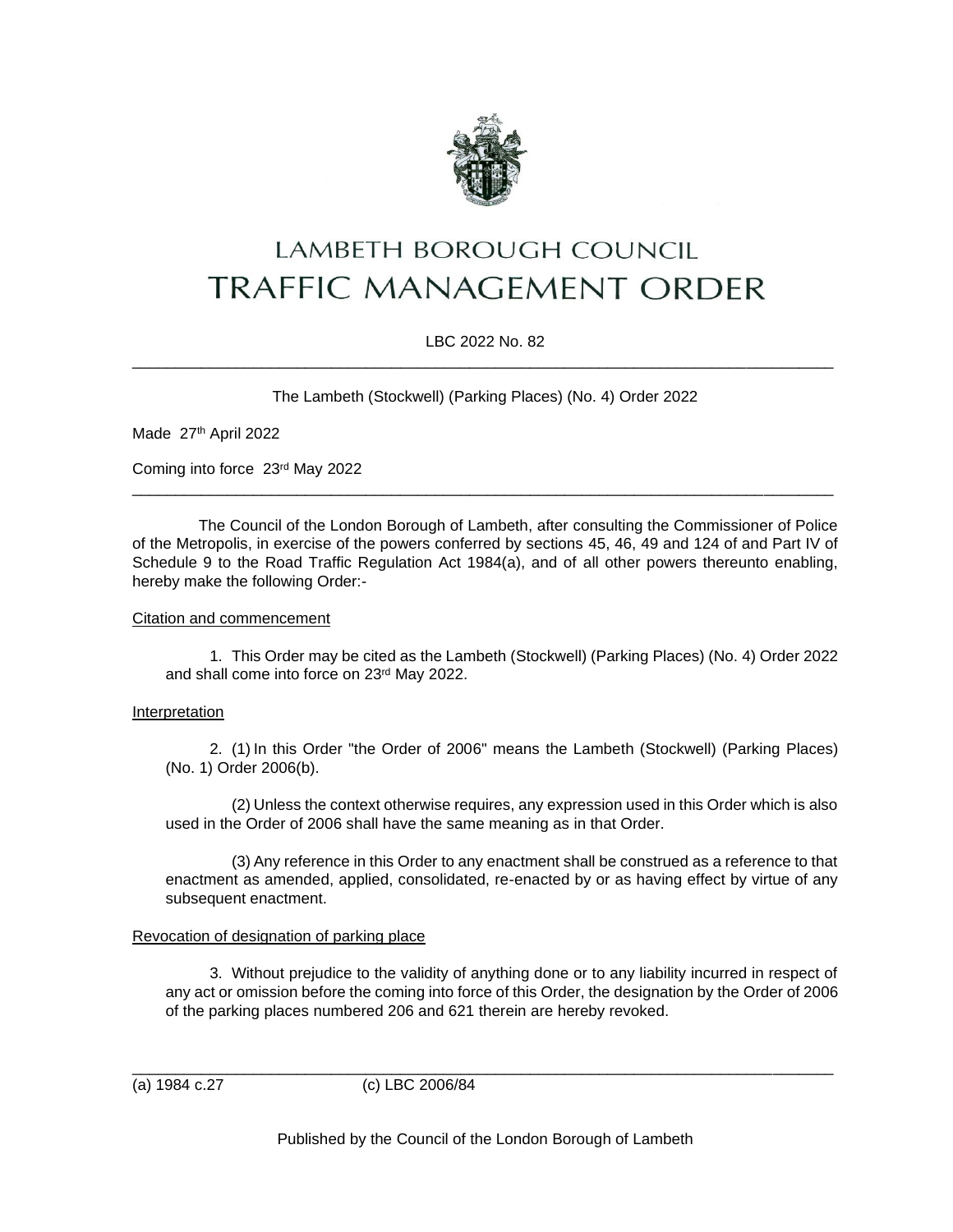## Designation of parking places and application of the Order of 2006 thereto

4. (1) Each area on a highway comprising the length of carriageway of a street specified in column 2 of the Schedule to this Order and bounded on one side of that length by the edge of the carriageway and on the other sides by a white line marking is designated as a parking place.

(2) The reference in this Article to a white line marking shall be construed as a reference to the white line marking (either broken or continuous) provided for in Schedule 7 to the Traffic Signs Regulations and General Directions 2016(a) or, if applicable, authorised by the Secretary of State by virtue of section 64 of the Road Traffic Regulation Act 1984.

(3) The provisions of the Order of 2006 (other than Articles 3, 15 and 62) shall apply to the areas designated as parking places by this Order as if in those provisions any reference to a parking place included a reference to an area designated as a parking place by this Order and as if any reference to Schedule 7 to the Order of 2006 included a reference to the Schedule to this Order.

## Installation of ticket parking meters, placing of traffic signs, etc.

- 5. The Council shall:-
	- (a) place and maintain traffic signs indicating the limits of each parking place referred to in the Schedule to this Order;
	- (b) place and maintain in proper working order a ticket parking meter in such position as they think fit in the vicinity of each parking place referred to in the Schedule to this Order;
	- (c) place and maintain in or in the vicinity of each parking place referred to in the Schedule to this Order traffic signs indicating that such parking place may be used during the permitted hours for the leaving only of the vehicles specified in Article 4(6) of the Order of 2006;
	- (d) carry out such other work as is reasonably required for the purposes of the satisfactory operation of each parking place referred to in the Schedule to this Order.

Dated this twenty-seventh day of April 2022.

Ben Stevens Highway Network Manager

\_\_\_\_\_\_\_\_\_\_\_\_\_\_\_\_\_\_\_\_\_\_\_\_\_\_\_\_\_\_\_\_\_\_\_\_\_\_\_\_\_\_\_\_\_\_\_\_\_\_\_\_\_\_\_\_\_\_\_\_\_\_\_\_\_\_\_\_\_\_\_\_\_\_\_\_\_\_\_\_\_